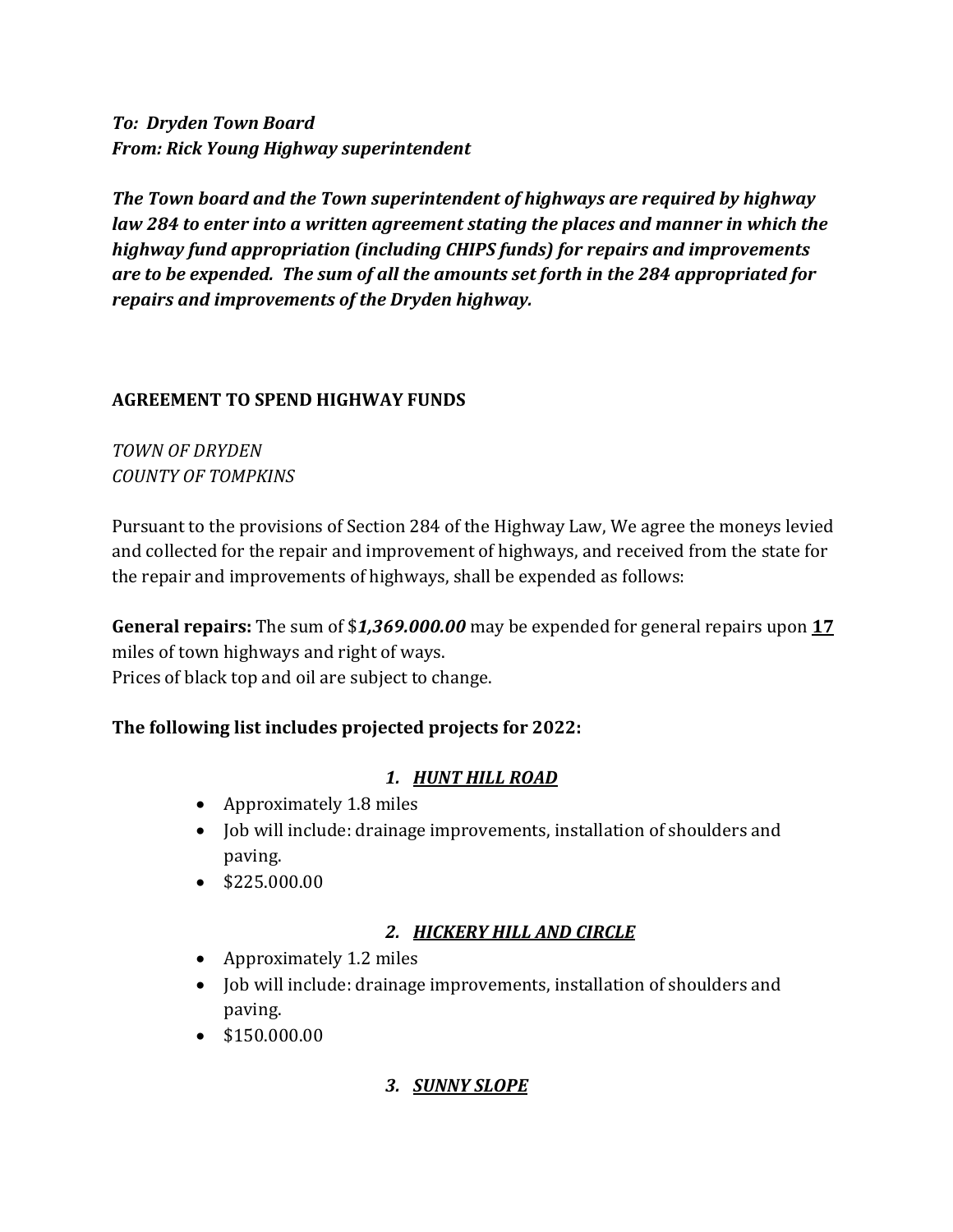- Approximately .05miles
- Job will include: drainage improvements, installation of shoulders and paving.
- \$62,500.00

## *4. UPPER CREEK*

- Approximately 1.0 miles
- Job will include drainage improvements, installation of shoulders and paving.
- \$125,000.00

### **5**. *SUNDOWN ROAD*

- Approximately .03 miles
- Job will include: drainage improvements, installation of shoulders and paving.
- \$37,500.00

## **6***. WOOD ROAD*

- Approximately .05 miles
- Job will include: drainage improvements, installation of shoulders and paving.
- \$66,000.00

# *7. EAST MALLORYVILLE ROAD*

- Approximately 0.5 miles
- Job will include: drainage improvements, milling, and installation of shoulders, crossover pipe and paving.
- $\bullet$  \$45,000.00

# **8**. *SWEETLAND ROAD*

- Approximately .08 miles
- Job will include: drainage, paving and installation of shoulders and surface treatment.
- \$54,000.00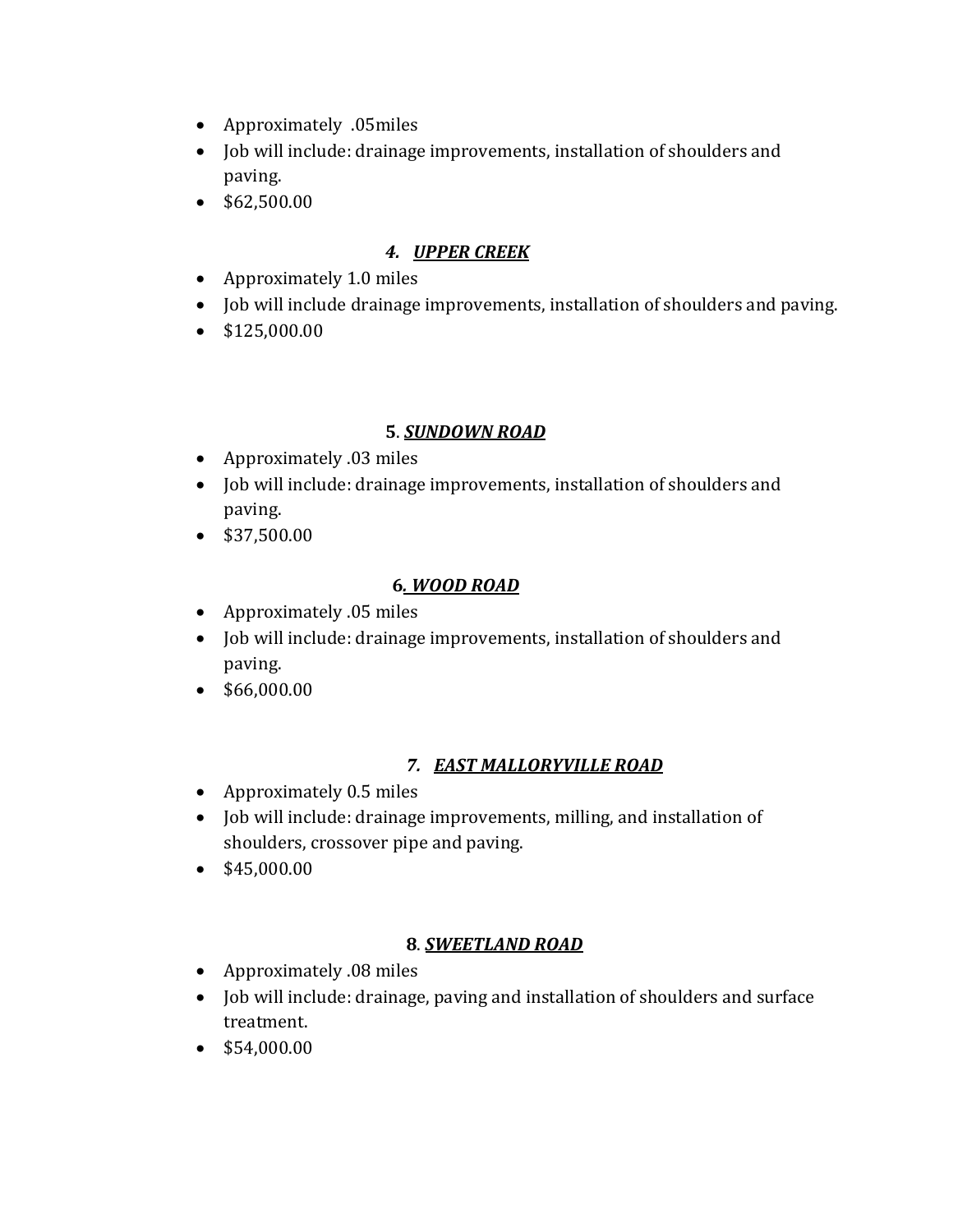### **8. HERMAN ROAD**

- Approximately .05 miles
- Job will include: drainage, paving and installation of shoulders and surface treatment.
- $\bullet$  \$62,500.00

### **10**. **HILE SCHOOL ROAD AND RED MILL**

- Approximately 1.7 miles
- Job will include: drainage, paving and installation of shoulders and surface treatment.
- $\bullet$  \$212.500.00

### **11. BEAR AND CHELSEY CIRCLE**

- Approximately .08 miles
- Job will include: drainage, paving and installation of shoulders and surface treatment.
- \$50.000.00

### **12. JOHNSON ROAD**

- Approximately 1.4 miles
- Job will include: drainage, paving and installation of shoulders and surface treatment.
- \$175.000.00

### **13. SOUTHWORTH ROAD**

- Approximately .04 miles
- Job will include: drainage, paving and installation of shoulders and surface treatment.
- \$50,000.00

### **14. ETNA ROAD**

- Approximately 1.2 miles
- Job will include: drainage, paving and installation of shoulders and surface treatment.
- $\bullet$  \$54,000.00